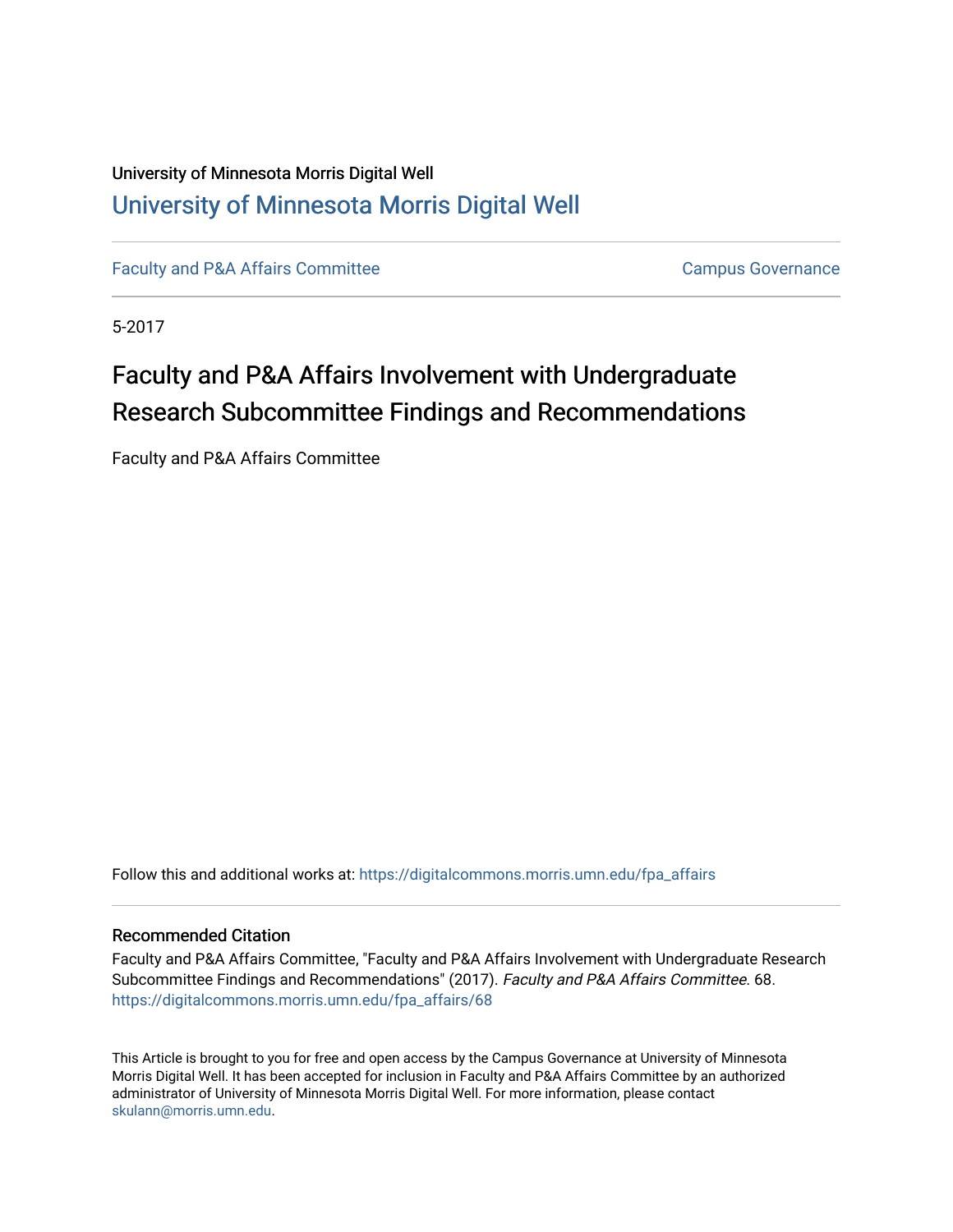## **Faculty and P&A Affairs Involvement with Undergraduate Research Subcommittee Findings and Recommendations:**

### **I. Info gathered from DCs, Dean**

The Division Chairs and Dean were queried with respect to the evaluation and workload implications of the mentoring of undergraduate research activities. All the divisions include the mentoring of undergraduate research in a faculty member's teaching portfolio. In the Humanities and Social Science Divisions in order to achieve the higher performance ratings for teaching in their annual review, faculty are expected to be involved in mentoring undergraduate research activities. The Science and Math 7.12 document states, "Engaging undergraduates in research is highly valued," and if the research results in a student/faculty co-authored publication it can be included in the faculty's research portfolio. The Dean expressed support for the current practices of the academic divisions.

### **II. Survey Results and Reactions**

The number of survey responses was lower than we had hoped: only 50 out of 298 faculty/P&A staff took the time to respond to the brief survey (which was made available for 3 weeks, with 3 reminders given). This in itself seems to indicate that most faculty don't feel that faculty involvement in UG research is a strong concern. The survey data, which was well-distributed amongst the four divisions, overall demonstrated mixed feelings on this topic: 57% felt it was an issue of concern, and 43% did not. Comments similarly ran the gamut from very strong feelings re lack of compensation for the additional work (noting that not all research grants provide for faculty compensation), to those who felt that their "compensation" came from the rewarding nature of the work itself. There were a number of comments concerning inequities in the distribution of this additional workload, with some respondents noting that the difficulty in involving students in their own research.

#### **III. Recommendations**

- Share survey results with the DCs, Dean, and Chancellor, so they are aware of some of the issues that were raised in the survey, as well as see where faculty appreciate their role in terms of the evaluation of this additional workload
- FacPaac could suggest to the Functions & Awards Committee that an award be established to recognize & reward exceptional service in the area of faculty involvement in undergraduate research/creative activity